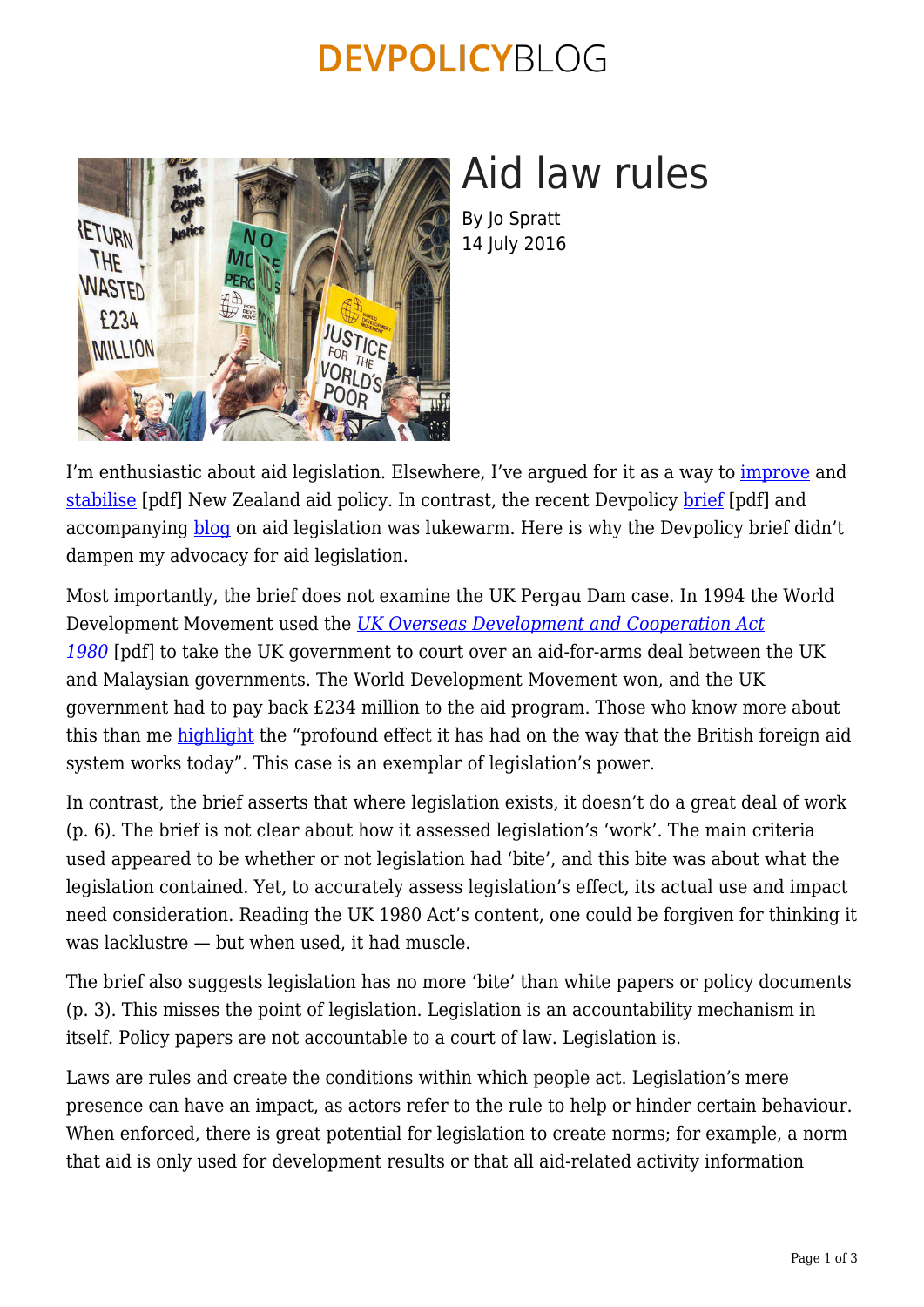## **DEVPOLICYBLOG**

should be publically available. Over time, these norms form the sector's or organisation's culture, and develop resistance to change, even if legislation is repealed. This is why the argument is made that the Pergau Dam case, and the legislation employed to prosecute it, had a long-term impact on the UK international development sector, for the better.

Potentially substantial benefits can also emerge from the legislative process. Politicians and publics do not pay much heed to aid. There are few opportunities to discuss it. The process of drafting a bill and moving it through parliament can open opportunities for broader engagement than usual – a good thing regardless of the bill's eventual fate. (Not that I think it worthwhile to put forward a bill that its advocates do not believe would pass.)

The brief recommends against legislating for general aid guiding principles or objectives (p. 8). This recommendation is not well-substantiated. The Pergau Dam case was prosecuted under legislation that specified the purpose of aid. Given the concern the brief places on legislative repeal, it is strange that no consideration was given to legislating for purpose. At the most abstract level, [publics want aid expenditure](https://devpolicy.org/what-do-australians-think-about-foreign-aid-20150903/) to help the poor in poor countries. Legislating for this purpose would make a law more difficult to repeal, as it would be easier to mobilise opposition to repealing such a law, and it is doubtful any government would want to expend too much political capital fighting over an aid law.

While I have no quibbles with the brief's three legislative recommendations, there is more that legislation can do than this. The brief advocates an apolitical approach to aid legislation, for fear of repeal and backlash. An apolitical approach ignores the fact that governing is political, legislating is political, and aid is political. Attempting to make apolitical what are political issues seems an unambitious and unrealistic goal. An apolitical law has just as much chance of being repealed as any other (or simply being ignored), and has less chance of rousing action to prevent its repeal.

Good reasons exist to legislate for aid, particularly for purpose. Throughout aid's existence, governments of all political stripes have used aid for non-development purposes. No other policy area has such a record of being used for a myriad of sometimes oppositional purposes. History and research show that using aid to achieve domestic strategic and economic results makes aid less efficient. Yet governments continue to do this, against the general desire of their publics. Legislation can be used to hold governments to account, and create a better norm for aid's use.

There is no doubt that it is difficult to get a good law in place on ODA. But this is not a reason to not try, and it certainly isn't a reason to argue laws don't work. What it does tell us, and what anybody thinking about aid legislation should heed, is that you need to work